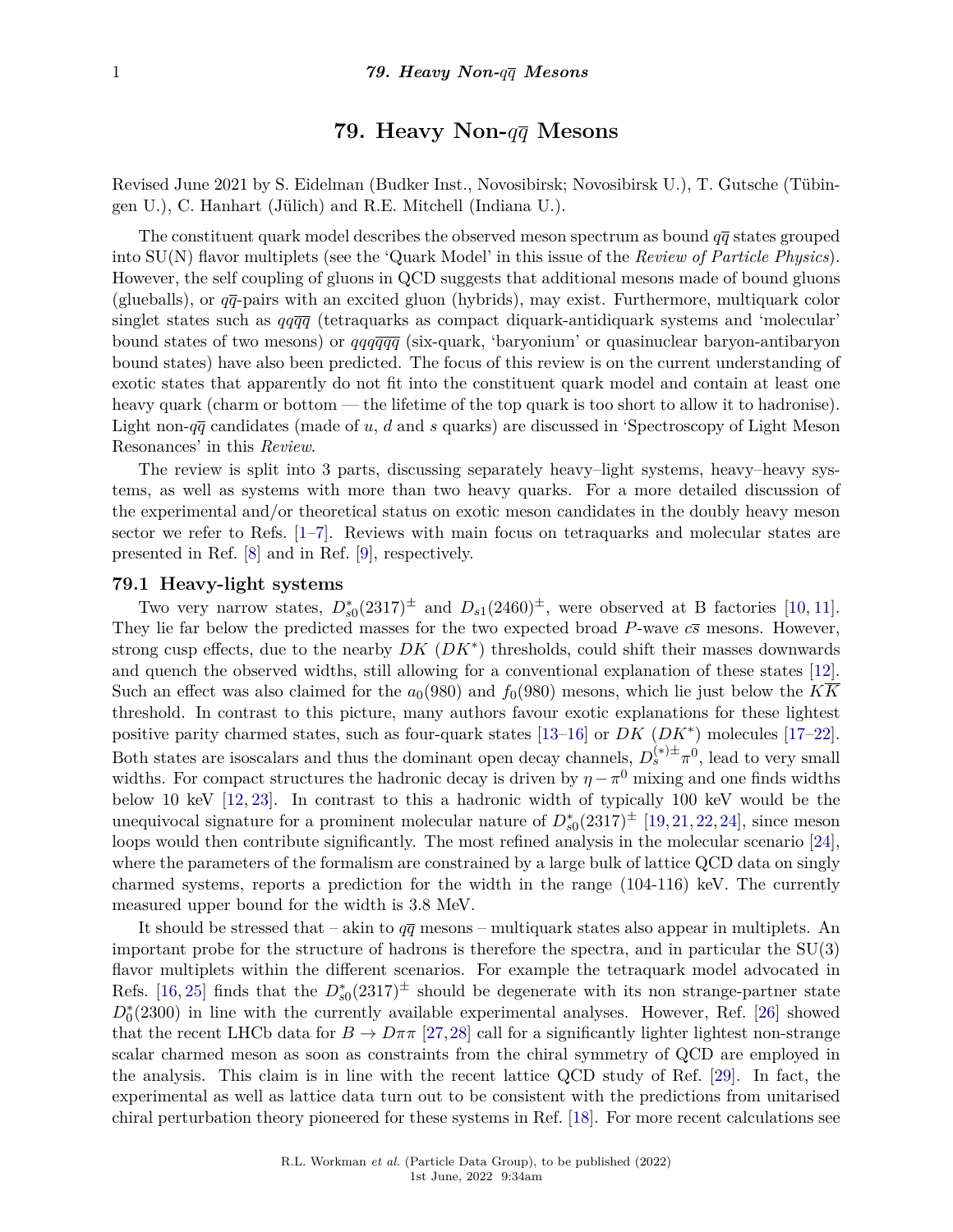Refs. [\[24,](#page-5-14) [30,](#page-5-21) [31\]](#page-5-22). Moreover, all these latter calculations predict that there should be in addition a heavier flavor exotic state by about 300 MeV that indeed shows up in the above mentioned LHCb data [\[31\]](#page-5-22). Thus, in this picture the structure that appears as  $D_0^*(2300)$  in the *Listings* originates from the interplay of two poles, similar to the *Λ*(1405) in the baryon sector, see 'Pole structure of the *Λ*(1405) region' in this *Review*. Two poles in the non-strange scalar sector are also generated in the tetraquark picture of Ref. [\[16\]](#page-5-8), but in this work the real parts of the poles are located at 2308 MeV and 2666 MeV, in conflict with the data mentioned above. In the refined analysis of Ref. [\[25\]](#page-5-15) it is shown, however, that the exact pole locations and even the ordering of the higher multiplets depend on the details of the model.

Manifestly exotic candidates around 2.9 GeV were reported in Refs. [\[32,](#page-5-23) [33\]](#page-5-24) by LHCb in the DK system. Since the strong interactions preserve the quark flavor and the final state contains an  $\bar{s}$  as well as a  $\bar{c}$ , color neutrality calls for a minimum quark content of  $ud\bar{c}\bar{s}$ . The explanation for those states include compact tetraquarks [\[34–](#page-5-25)[36\]](#page-5-26), hadronic molecules with a prominent  $D^*K^*$ component [\[37](#page-6-0)[–39\]](#page-6-1), or kinematic effects such as cusps or triangle singularities without nearby poles [\[40,](#page-6-2) [41\]](#page-6-3). The different pictures are contrasted and observable differences between them are discussed in Ref. [\[42\]](#page-6-4).

# **79.2 Heavy-heavy systems**

With the discovery of the  $\chi_{c1}(3872)^1$  $\chi_{c1}(3872)^1$  $\chi_{c1}(3872)^1$  in  $B^{\pm} \to K^{\pm}X$  ( $X \to J/\psi \pi^+\pi^-$ ) by Belle [\[43\]](#page-6-5) in 2003, soon confirmed by BaBar [\[44\]](#page-6-6), many searches for states beyond the standard  $q\bar{q}$  quark model were initiated in the charm and bottom sectors. For an updated collection of the currently available experimental information on multiquark states we refer to 'Spectroscopy of mesons containing two heavy quarks' in this *Review*, and in particular to Table 78.2. Moreover, in the decay  $Λ<sup>0</sup><sub>b</sub>$  →  $J/\psi K^-p$  the LHCb collaboration has recently reported the observation of new baryons decaying into  $J/\psi(1S)$  *p*, which are candidates for heavy pentaquark states [\[45,](#page-6-7) [46\]](#page-6-8). They are discussed in some depth in 'Pentaquarks' in this *Review*.

When restricting ourselves to confirmed states we are faced with several states that do not seem to fit into the mass and quantum number schemes of basic  $q\bar{q}$  quark models. This is clear for the five established charged states  $(Z_c(3900)^{\pm}, Z_c(4020)^{\pm 2}$  $(Z_c(3900)^{\pm}, Z_c(4020)^{\pm 2}$  $(Z_c(3900)^{\pm}, Z_c(4020)^{\pm 2}$ , and  $Z_c(4430)^{\pm}$  in the charmonium sector, and  $Z_b(10610)^{\pm}$  and  $Z_b(10650)^{\pm}$  in the bottomonium sector). The neutral states  $(\chi_{c1}(3872), \psi(4230))$  $\psi(4360)$  $\psi(4360)$  $\psi(4360)$ , and  $\psi(4660)$ <sup>3</sup> also challenge the quark model since their masses and decay properties are in conflict with expectations.

The quantum numbers of the  $\chi_{c1}(3872)$  have been determined by LHCb to be  $J^{PC} = 1^{++}$ , first by assuming zero angular momentum between the  $J/\psi(1S)$  and the dipion [\[47\]](#page-6-9) and then by relaxing this constraint [\[48\]](#page-6-10). The  $\chi_{c1}(3872)$  cannot be identified with the  $\chi_{c1}(2^3P_1)$  since the latter is predicted to lie about 100 MeV higher in mass [\[49\]](#page-6-11). Instead, the *X*(3940) reported by Belle in  $e^+e^- \to J/\psi X$ , decaying into  $D^*\bar{D}$  but not into  $D\bar{D}$  [\[50\]](#page-6-12) could be the  $\chi_{c1}(2^3P_1)$ . The  $\chi_{c2}(3930)$  $2<sup>3</sup>P<sub>2</sub>$  tensor partner was reported by Belle at 3931 MeV in  $\gamma\gamma$  interactions [\[51\]](#page-6-13).

The  $\chi_{c1}(3872)$  lies within 200 keV of the  $D^0\bar{D}^{*0}$  threshold and its width is very small — recent Breit-Wigner analyses by LHCb [\[52,](#page-6-14) [53\]](#page-6-15) result in an average value of  $\Gamma = (1.19 \pm 0.21)$  MeV as indicated in the *Listings*; employing the formalism of Ref. [\[54\]](#page-6-16) under the constraint that the  $D^*\bar{D}$ decay channel dominates, results in  $\Gamma = 0.22^{+0.18}_{-0.19}$  MeV, where the standard convention is applied to use twice the imaginary part of the pole location as width. In the future those values can be refined more by either a direct measurement of the width that should be possible at the planned PANDA experiment [\[55,](#page-6-17)[56\]](#page-6-18) or by exploiting the interplay of a triangle singularity and the *χc*1(3872)

<span id="page-1-0"></span><sup>&</sup>lt;sup>1</sup> The  $\chi_{c1}(3872)$  is also known as the *X*(3872). According to the PDG naming scheme, which we follow in this review, the primary name for a meson expresses its quantum numbers.

<span id="page-1-1"></span><sup>&</sup>lt;sup>2</sup>While the  $J^P = 1^+$  quantum numbers are plausible for this state, they are not yet established experimentally. This is why this state appears as *X*(4020) in both the *Listings* and *Summary Tables.*

<span id="page-1-2"></span><sup>&</sup>lt;sup>3</sup> The  $\psi$ (4230),  $\psi$ (4360), and  $\psi$ (4660) are also known as the *Y*(4230), *Y*(4360), and *Y*(4660), respectively. Before improved mass measurements, the  $\psi(4230)$  was originally called the  $\psi(4260)$  or  $Y(4260)$ .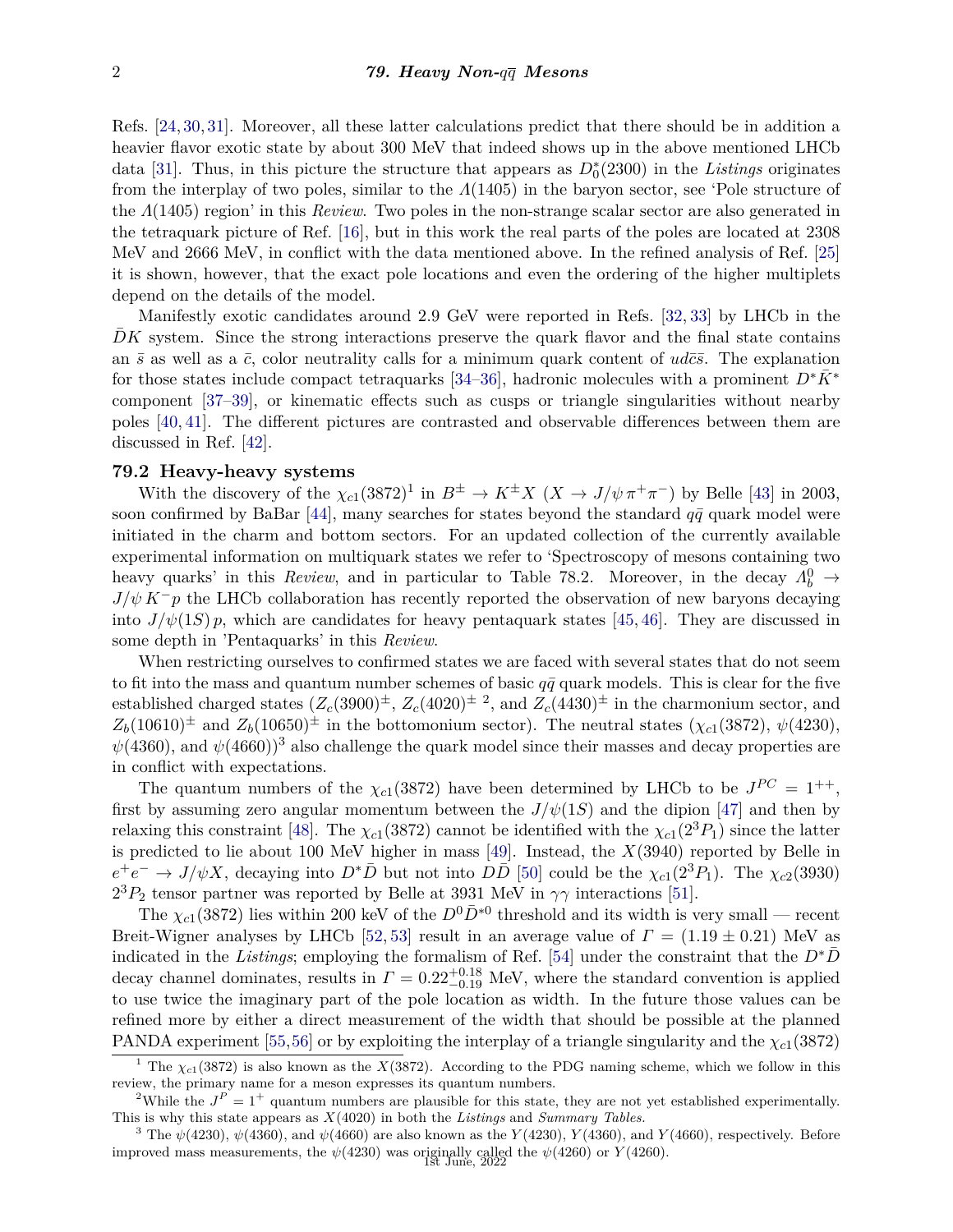pole [\[57](#page-6-19)[–59\]](#page-6-20). Therefore the most natural explanation for this state is a  $1^{++}$   $D\bar{D}^*$  molecule [\[60\]](#page-6-21), for which strong isospin breaking is predicted [\[60,](#page-6-21)[61\]](#page-6-22), since the distance of the pole of the  $\chi_{c1}(3872)$  to the  $D^0\bar{D}^*{}^0$  threshold is significantly smaller than to the  $D^+D^{*-}$  threshold. Indeed, the comparable rates for  $\omega J/\psi$  and  $\rho^0 J/\psi$  are consistent with an interpretation of  $\chi_{c1}(3872)$  as an isoscalar  $D\bar{D}^*$ molecule, when the different widths of the  $\rho$  and  $\omega$  are taken into account [\[62\]](#page-6-23). Similarly, a dominant molecular  $D^0\bar{D}^{*0}$  structure in the  $\chi_{c1}(3872)$  with further subleading hadronic components is used to explain strong and radiative decays involving  $J/\psi(1S)$  and  $\psi(2S)$  in the final states [\[63,](#page-6-24) [64\]](#page-6-25).

A four-quark state  $cq\bar{c}\bar{q}'$  is another possible interpretation of the  $\chi_{c1}(3872)$  [\[15\]](#page-5-27) but a charged partner of the  $\chi_{c1}(3872)$  has not been observed (e.g. not in  $B^- \to \bar{K}^0 X^-$  nor in  $B^0 \to K^+ X^-$ , where  $X^-$  →  $J/\psi \pi^- \pi^0$  [\[65\]](#page-6-26) ) – see [\[66\]](#page-6-27) for a possible explanation of this non-observation within the tetraquark approach assuming specific diquark correlations and the more recent discussion in Ref. [\[67\]](#page-6-28). The claim that  $\chi_{c1}(3872)$  must be a compact (tetraquark) state, since it is also produced at very high  $p_T$  in  $\bar{p}p$  collisions [\[68\]](#page-6-29) and in high multiplicity final states [\[69\]](#page-6-30), was challenged in [\[70\]](#page-6-31) and [\[71\]](#page-6-32), respectively, which in particular stress the importance of rescattering, see also Refs. [\[72,](#page-6-33)[73\]](#page-6-34).

A broad structure, originally called *Y*(4260), decaying into  $J/\psi(1S) \pi^+\pi^-$  was reported by BaBar in initial state radiation  $e^+e^- \rightarrow (\gamma_{\rm ISR})Y(4260)$  [\[74\]](#page-6-35). A subsequent measurement with significantly improved precision was reported by BESIII [\[75\]](#page-7-0), and revealed that the original *Y* (4260) cannot be described with a simple resonant lineshape. Fitting the BESIII data with two Breit-Wigner distributions leads to a narrower and lighter structure (referred to in the *Listings* as the  $\psi(4230)$ , but also requires a second state at 4320 MeV. However, note that the  $D_1(2420)D_1$ molecular model for the  $\psi(4230)$  [\[76\]](#page-7-1) can describe the same data with just one single pole [\[77\]](#page-7-2). How many vector states are in the mass range between 4220 MeV and 4400 MeV is not yet settled, but knowing this is crucial to allow for further progress.

There are no charmonium states expected in this mass region with quantum numbers  $1$ from quark models using the Cornell type of interaction, although this might not be true for some screened versions thereof – for a recent discussion we refer to Ref.  $[78]$ . In addition, a charmonium state at this mass is expected to have significant couplings to one or more of the  $\bar{D}^{(*)}D^{(*)}$  channels [\[79,](#page-7-4) [80\]](#page-7-5), a feature that is not observed for the  $\psi(4230)$ . This state could be a hybrid charmonium with a spin-1  $\bar{c}c$  [\[81,](#page-7-6) [82\]](#page-7-7) or a spin-0 [\[83,](#page-7-8) [84\]](#page-7-9) core. However, provided that the observation of  $\psi(4230)$  decay into  $h_c(1P)\pi\pi$  by BESIII [\[85\]](#page-7-10) is confirmed, the hybrid hypothesis would be under pressure, since the spin of the heavy quarks (coupled to zero in the  $h_c(1P)$ ) should be conserved in leading order in the expansion in (*Λ*QCD*/mc*). (The individual conservation of the heavy quark spin and the total angular momentum of the light quark cloud is a consequence of the heavy-quark spin symmetry, see 'Heavy-Quark and Soft-Collinear Effective Theory' in this issue of the *Review*.) The same criticism applies to the hadrocharmonium interpretation of the  $\psi(4230)$ , which describes this state as spin-1 quarkonium surrounded by a light quark cloud [\[86\]](#page-7-11). To circumvent the spin-symmetry argument, Ref. [\[87\]](#page-7-12) argues that  $\psi(4230)$  and  $\psi(4360)$  could be mixtures of two hadrocharmonia with spin-triplet and spin-singlet heavy quark pairs. The same kind of mixing could also be at work for hybrid structures.

A dominant  $D_1(2420)D$  component in the  $\psi(4230)$  [\[88\]](#page-7-13) explains naturally why  $Z_c(3900)^\pm$  (interpreted by the authors as a  $\bar{D}D^*$  bound state) is seen in  $\psi(4230) \to \pi^{\pm} Z_c(3900)^{\pm}$ . A similar mechanism is also found in Ref. [\[89\]](#page-7-14) linking in addition the  $J/\psi(1S)\pi^{+}\pi^{-}$  and  $\psi(2S)\pi^{+}\pi^{-}$  decays of the  $\psi$ (4230). Furthermore, a copious production of  $\chi_{c1}(3872)$  in  $\psi$ (4230) radiative decays was predicted from the prominent  $D_1D$  component of the  $\psi(4230)$  [\[90\]](#page-7-15), which was confirmed by BE-SIII [\[91\]](#page-7-16). Possible charmonia components both in  $\psi$ (4230) and  $\chi$ <sub>c1</sub>(3872) can influence the radiative transition but they are shown to be of subleading order [\[92\]](#page-7-17). The  $\psi(4360)$  as a  $D_1D^*$  bound state could be the spin partner of the  $\psi(4230)$  [\[93,](#page-7-18) [94\]](#page-7-19), but a detailed microscopic calculation is still lacking.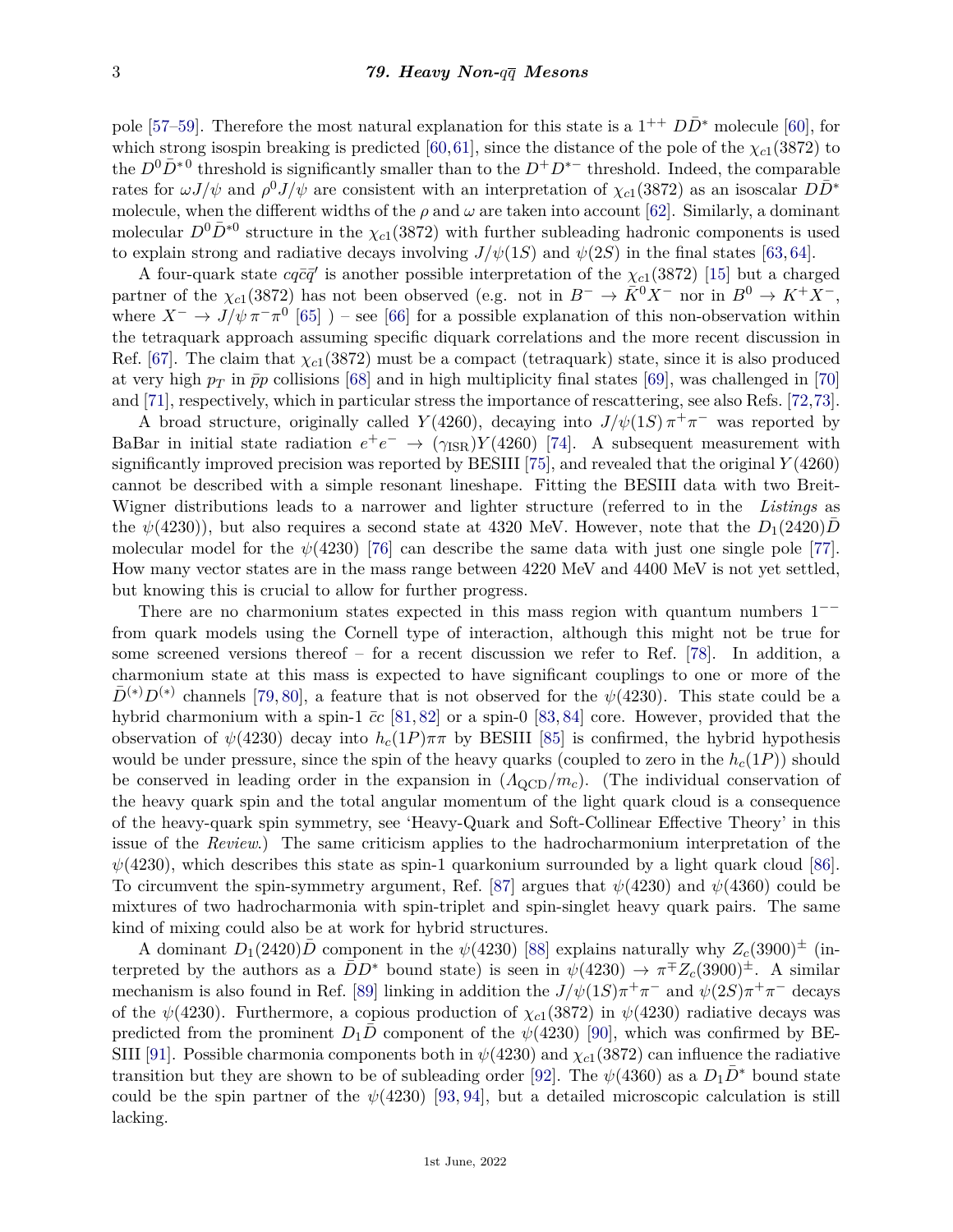The tetraquark picture calls for four ground state vector states — once the parameters of the model are fixed from some candidate states in the negative and positive parity sector, states with other quantum numbers can be predicted. Possible scenarios are for instance discussed in Ref. [\[95\]](#page-7-20) which builds on a tailor-made spin-spin interaction [\[96\]](#page-7-21) to describe the  $\chi_{c1}(3872)$ , both  $Z_c(3900)^{\pm,0}$ and  $Z_c(4020)^{\pm}$  and even the  $Z(4430)^{\pm}$  confirmed by Belle [\[97\]](#page-7-22) and LHCb [\[98\]](#page-7-23). This model also explains the copious production of  $\chi_{c1}(3872)$  in  $\psi(4230)$  radiative decays mentioned above [\[96,](#page-7-21) [99\]](#page-7-24). However, tetraquark models (in most cases based on diquark-antidiquark configurations) tend to predict many additional charged and neutral states which have not yet been discovered. In particular, as for the conventional  $\bar{q}q$  structures one should expect nearly degenerate isoscalar and isovector states in analogy to the near degeneracy of  $\rho(770)$  and  $\omega(782)$ . The problem and possible explanations are discussed in some detail in Refs. [\[66,](#page-6-27) [67\]](#page-6-28).

Ref. [\[100\]](#page-7-25) found a sizeable SU(3) flavor octet contribution when analysing the  $\pi\pi$  final state from  $\psi(4230) \to J/\psi(1S)\pi^+\pi^-$ , which is consistent with both a molecular and a tetraquark interpretation of  $\psi(4230)$ , but at odds with a hybrid or a  $\bar{c}c$  interpretation.

In the mass range above 4600 MeV, the number of poles is also not yet settled. Experimental signals are seen in the  $\psi(2S)\pi\pi$ ,  $\Lambda_c^+\bar{\Lambda}_c^-$  and  $D_s\bar{D}_{s1}$  final states. In the *Listings* the former two structures go into one node,  $\psi(4660)$  due to their proximity in parameter values. Moreover, various theoretical works describe these states in a combined analysis [\[101–](#page-7-26)[103\]](#page-7-27). The signal in the hidden strangeness mode around 4630 MeV still calls for confirmation and might be yet another realisation of the same state, but there are already speculations about its nature. While Ref. [\[104\]](#page-7-28) argues in favor of a  $D_s^{(*)} \bar{D}_{s1}(2536)$  or  $D_s^{(*)} \bar{D}_{s2}(2573)$  [\[105\]](#page-7-29) molecular nature, Ref. [\[106\]](#page-7-30) does not confirm these claims. Ref. [\[107\]](#page-7-31) identifies the structure as *P*-wave  $[cs][\bar{c}\bar{s}]$  tetraquark state. Other explanations of the  $\psi(4660)$  include a  $\psi(2S) f_0(980)$  molecule [\[108\]](#page-7-32) and a  $A_c^+ \overline{A_c}^-$  baryonium [\[101\]](#page-7-26). Also in this mass range studies of the partner states, driven either by spin or flavor symmetry will be very valuable — see e.g. the predictions in Ref. [\[109\]](#page-7-33).

The isovector states  $Z_c(3900)$  and  $Z_c(4020)$ , first observed by BESIII [\[110,](#page-7-34)[111\]](#page-7-35), decay predominantly into  $\bar{D}D^*$  and  $\bar{D}^*D^*$ , respectively, while the  $Z_b(10610)$  and  $Z_b(10650)$ , first observed by Belle [\[112,](#page-8-0)[113\]](#page-8-1), decay predominantly into  $\bar{B}B^*$  and  $\bar{B}^*B^*$  [\[114\]](#page-8-2), respectively, although all four were discovered in the decay mode heavy quarkonium plus pion. This suggests that these states are close relatives and their interactions are connected via heavy quark flavor symmetry. A molecular interpretation for the bottomonium states was proposed shortly after the discovery of the two *Z<sup>b</sup>* states [\[115\]](#page-8-3) and also shortly after that of the *Zc*(3900) [\[88\]](#page-7-13). This picture is confirmed within the meson exchange model of Ref. [\[116\]](#page-8-4). Decay patterns of  $Z_c(3900)$  and the two  $Z_b$  were also shown to be consistent with a molecular interpretation [\[117–](#page-8-5)[119\]](#page-8-6). However, some of their properties also appear to be consistent with tetraquark structures [\[120\]](#page-8-7). If the molecular picture were correct for the  $Z_b$  states, spin symmetry would lead to the existence of spin partner states [\[121–](#page-8-8)[123\]](#page-8-9), which are still to be found. In Ref. [\[124\]](#page-8-10) it was shown that the actual pole locations of these partner states would be good probes of one-pion exchange in the molecular potential, which makes the experimental search for those states even more interesting.

The heaviest confirmed charged state in the charmonium sector is the  $Z(4430)^{\pm}$  observed by Belle [\[97\]](#page-7-22). It is interpreted as hadrocharmonium [\[86\]](#page-7-11),  $\bar{D}_1 D^*$  molecule [\[125\]](#page-8-11), as well as tetraquark [\[96\]](#page-7-21). Alternatively, in [\[126,](#page-8-12) [127\]](#page-8-13) the  $Z(4430)^{\pm}$  is explained as a cross-channel effect enhanced by a triangle singularity from open charm states. These works were criticised in Ref. [\[128\]](#page-8-14) where an alternative triangle consisting of a  $K^*$ , a  $\pi$ , and the  $\psi$ (4230), is proposed to generate the  $Z_c$ (4430). The Argand diagram shows an anticlockwise circle, in line with the experimental analysis [\[98\]](#page-7-23), while the one of Ref. [\[127\]](#page-8-13) shows a clockwise motion. By replacing the  $\psi(4230)$  by the  $\psi(3770)$ and changing the  $K^*$  one can also interpret the  $Z_c(4200)$  as a kinematic effect [\[128\]](#page-8-14). A possible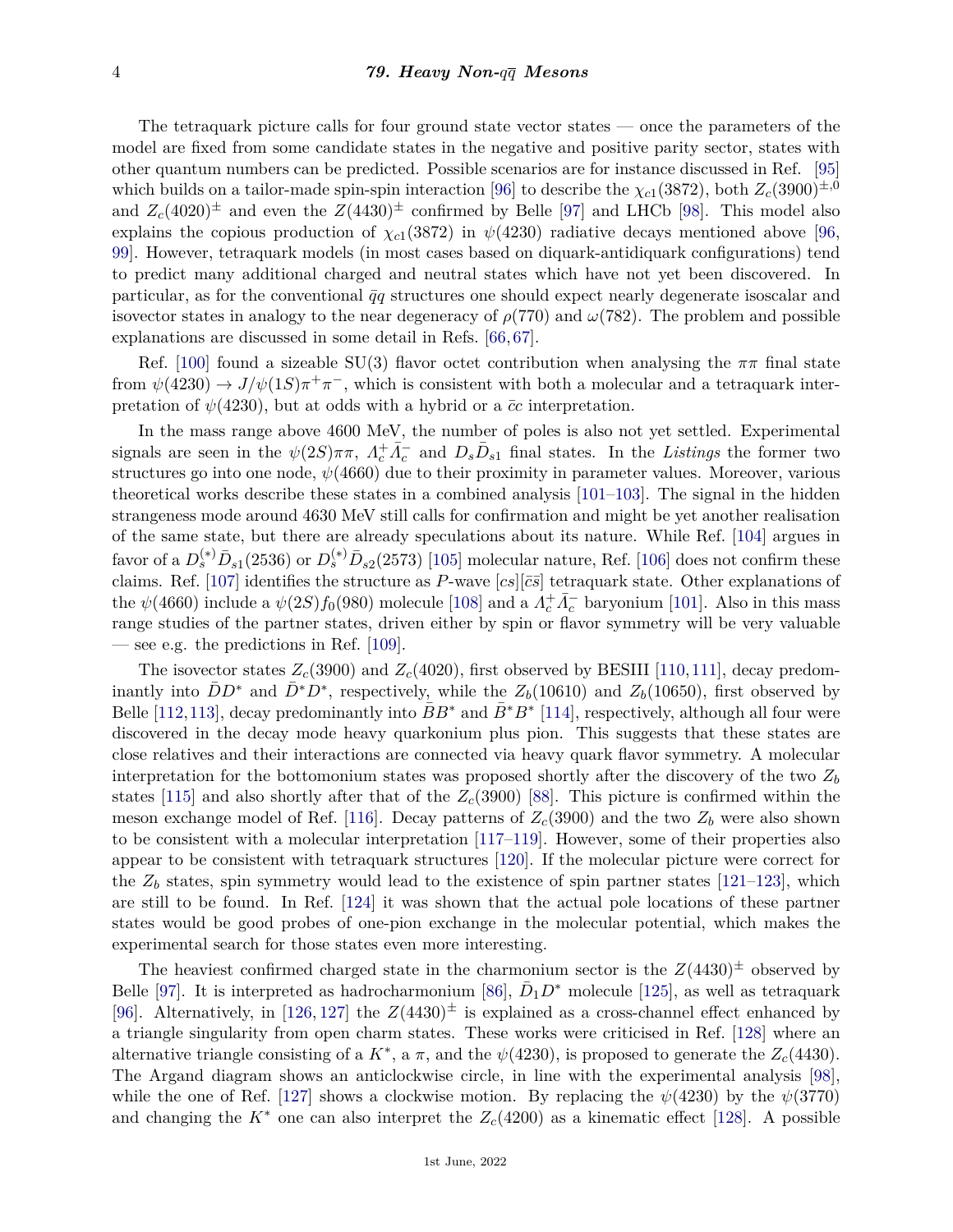interpretation of  $Z_c(3900)$  and  $Z_c(4020)$  as crossed channel effects is put forward in Ref. [\[129\]](#page-8-15). It remains to be seen, however, if this kind of explanation is also capable of explaining the observations of these lowest *Z<sup>c</sup>* states, also at other total energies.

There is recent evidence for a charged charmonium-like state with strangeness, *Zcs*(3985), from BESIII [\[130\]](#page-8-16). The possible existence of a strange partner to the  $Z_c$  near the  $D_s\bar{D}^*$  thresholds has been predicted in molecular models [\[131,](#page-8-17) [132\]](#page-8-18), for tetraquarks [\[133,](#page-8-19) [134\]](#page-8-20), for hadrocharmonium structures [\[134,](#page-8-20) [135\]](#page-8-21), and as a coupled-channel effect [\[136\]](#page-8-22). Later on this state is interpreted in Refs. [\[137,](#page-8-23) [138\]](#page-8-24) as a member of the same multiquark octet and in Refs. [\[139,](#page-8-25) [140\]](#page-8-26) as a member of the same molecular one as the  $Z_c(3900)$ . Ref. [\[138\]](#page-8-24) is also able to describe the recent LHCb data in the  $J/\psi(1S)K^-$  system [\[141\]](#page-8-27), although the extracted total width for their lowest  $Z_{cs}$  state is an order of magnitude larger than that found by BESIII. Refs. [\[142,](#page-8-28)[143\]](#page-8-29) claim that both the molecular components and the compact tetraquark core are relevant to describe the  $Z_c(3900)$  and  $Z_{cs}(3985)$ resonances. Again, in [\[144\]](#page-8-30) the *Zcs*(3985) can be explained as a coupled-channel effect producing the enhancement close to threshold.

It should be stressed that the various scenarios, while describing much of the available data, also make decisive predictions, *e.g.* yet unobserved quantum numbers [\[95,](#page-7-20) [145\]](#page-8-31). The forthcoming data on heavy meson spectroscopy from various facilities should provide a much deeper understanding of how QCD forms matter out of quarks and gluons.

There is a very recent report by LHCb [\[146\]](#page-8-32) on the observation of a narrow peak in the  $D^0D^0\pi^+$ invariant mass distribution just below the  $D^{*+}D^0$  threshold. This structure would possess a minimal  $cc\bar{u}\bar{d}$  quark content. An assessment of this state will be discussed in the next issue of this review.

# **79.3 Systems containing four heavy quarks**

Recently LHCb reported the observation of pronounced structures in a double-*J/ψ*(1*S*) invariant mass distribution [\[147\]](#page-8-33) thus pointing at states with  $cc\bar{c}\bar{c}$  quarks contents. From quark models the possible existence of bound states like this was discussed already long ago [\[148,](#page-9-0) [149\]](#page-9-1). There are now also many model calculations available in the literature. For discussions of those data from the compact tetraquark perspective see Refs. [\[150–](#page-9-2)[156\]](#page-9-3). Most of these quark model calculations assign the reported structure to a  $cc\bar{c}\bar{c}$  state in the 2*S* multiplet with near-degenerate  $J^P = 0^+, 1^+$ and  $2^+$  configurations. The dominance of a compact tetraquark component in the apparently exotic structure is also supported by the coupled multichannel study of Ref. [\[157\]](#page-9-4). For direct analyses of the data within the tetraquark approach, see, e.g., Ref. [\[158\]](#page-9-5). Also QCD sum rule studies of the system were published, but do not give consistent results: For example Ref. [\[159\]](#page-9-6) interprets the structure at 6900 MeV as a hybrid state, Ref. [\[160\]](#page-9-7) as a tetraquark, and Ref. [\[161\]](#page-9-8) states that both molecular and tetraquark interpretations are possible. An alternative view on the LHCb double- $J/\psi(1S)$  data is provided in Refs. [\[162–](#page-9-9)[164\]](#page-9-10) where the analyses are performed using coupled channel *T*-matrices. In both works the structures in the data emerge from the interplay of thresholds and resonances with the non-trivial prediction that there should exist, if this dynamical picture were correct, a state located very near the double- $J/\psi(1S)$  threshold which can be searched for experimentally.

In contrast to the works above, Ref. [\[165,](#page-9-11) [166\]](#page-9-12) explains the double- $J/\psi(1S)$  data as cusps without nearby poles. This claim can be tested experimentally: if this explanation were correct, there should not be any narrow near threshold structure in the channel that generates the cusp, for that would call for a non-perturbative interaction in that channel as pointed out in Ref. [\[167\]](#page-9-13).

#### **Acknowledgement**

The authors would like to thank Claude Amsler and Jean-Marc Richard for helpful input and discussions in the preparation of the review.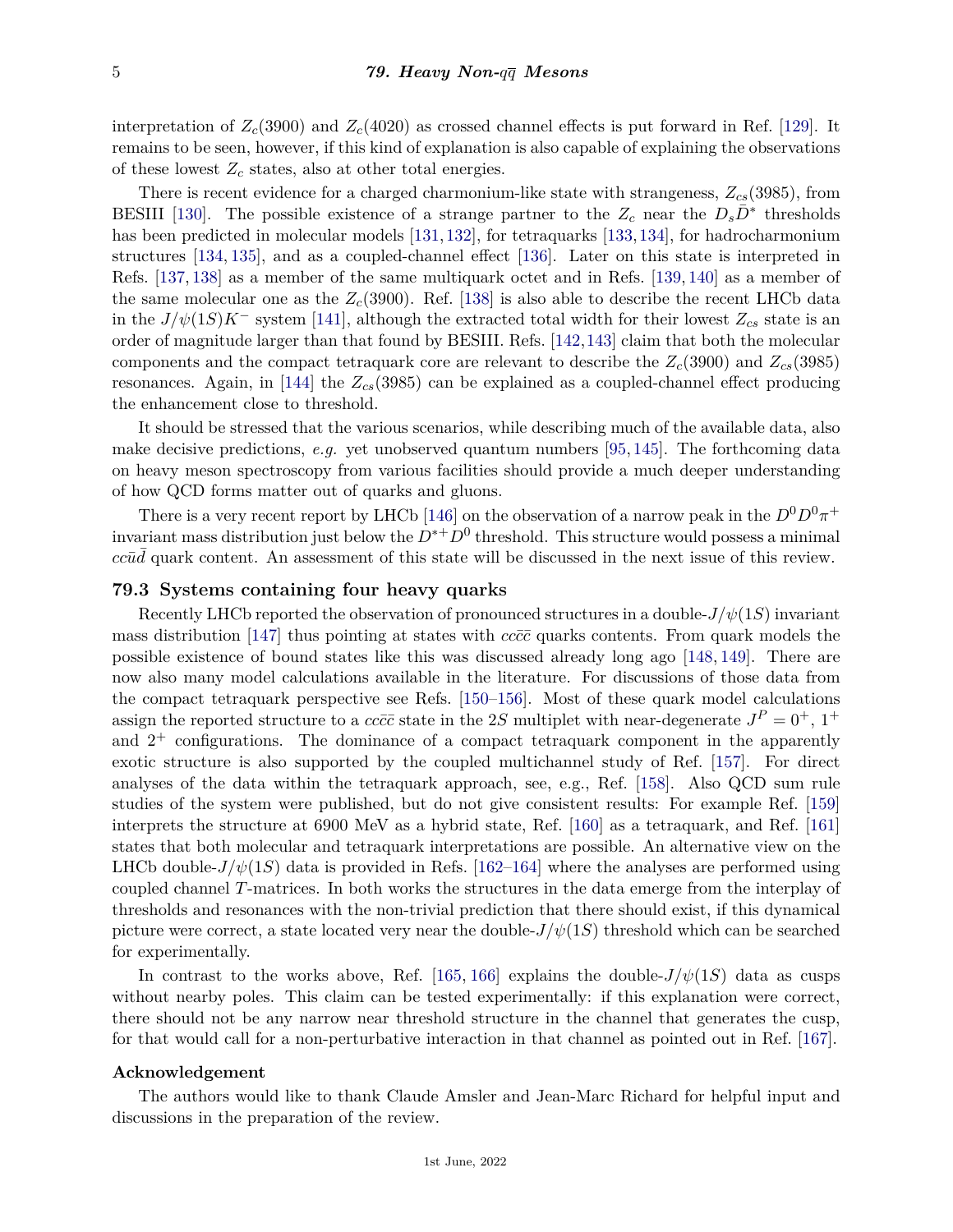## <span id="page-5-0"></span>*References*

- [1] N. Brambilla *et al.*, [Eur. Phys. J.](http://doi.org/10.1140/epjc/s10052-010-1534-9) **C71**[, 1534](http://doi.org/10.1140/epjc/s10052-010-1534-9) (2011), [\[arXiv:1010.5827\].](https://arxiv.org/abs/1010.5827)
- [2] H.-X. Chen *et al.*, [Phys. Rept.](http://doi.org/10.1016/j.physrep.2016.05.004) **[639](http://doi.org/10.1016/j.physrep.2016.05.004)**, 1 (2016), [\[arXiv:1601.02092\].](https://arxiv.org/abs/1601.02092)
- [3] A. Ali, J. S. Lange and S. Stone, [Prog. Part. Nucl. Phys.](http://doi.org/10.1016/j.ppnp.2017.08.003) **97**[, 123](http://doi.org/10.1016/j.ppnp.2017.08.003) (2017), [\[arXiv:1706.00610\].](https://arxiv.org/abs/1706.00610)
- [4] R. F. Lebed, R. E. Mitchell and E. S. Swanson, [Prog. Part. Nucl. Phys.](http://doi.org/10.1016/j.ppnp.2016.11.003) **93**[, 143](http://doi.org/10.1016/j.ppnp.2016.11.003) (2017), [\[arXiv:1610.04528\].](https://arxiv.org/abs/1610.04528)
- [5] S. L. Olsen, T. Skwarnicki and D. Zieminska, [Rev. Mod. Phys.](http://doi.org/10.1103/RevModPhys.90.015003) **90**[, 1, 015003](http://doi.org/10.1103/RevModPhys.90.015003) (2018), [\[arXiv:1708.04012\].](https://arxiv.org/abs/1708.04012)
- [6] Y.-R. Liu *et al.*, [Prog. Part. Nucl. Phys.](http://doi.org/10.1016/j.ppnp.2019.04.003) **107**[, 237](http://doi.org/10.1016/j.ppnp.2019.04.003) (2019), [\[arXiv:1903.11976\].](https://arxiv.org/abs/1903.11976)
- <span id="page-5-1"></span>[7] N. Brambilla *et al.*, [Phys. Rept.](http://doi.org/10.1016/j.physrep.2020.05.001) **[873](http://doi.org/10.1016/j.physrep.2020.05.001)**, 1 (2020), [\[arXiv:1907.07583\].](https://arxiv.org/abs/1907.07583)
- <span id="page-5-2"></span>[8] A. Esposito, A. Pilloni and A. D. Polosa, [Phys. Rept.](http://doi.org/10.1016/j.physrep.2016.11.002) **[668](http://doi.org/10.1016/j.physrep.2016.11.002)**, 1 (2017), [\[arXiv:1611.07920\].](https://arxiv.org/abs/1611.07920)
- <span id="page-5-3"></span>[9] F.-K. Guo *et al.*, [Rev. Mod. Phys.](http://doi.org/10.1103/RevModPhys.90.015004) **90**[, 1, 015004](http://doi.org/10.1103/RevModPhys.90.015004) (2018), [\[arXiv:1705.00141\].](https://arxiv.org/abs/1705.00141)
- <span id="page-5-4"></span>[10] B. Aubert *et al.* (BaBar), [Phys. Rev. Lett.](http://doi.org/10.1103/PhysRevLett.90.242001) **90**[, 242001](http://doi.org/10.1103/PhysRevLett.90.242001) (2003), [\[hep-ex/0304021\].](https://arxiv.org/abs/hep-ex/0304021)
- <span id="page-5-5"></span>[11] D. Besson *et al.* (CLEO), [Phys. Rev.](http://doi.org/10.1103/PhysRevD.68.032002) **D68**[, 032002](http://doi.org/10.1103/PhysRevD.68.032002) (2003), [Erratum: Phys. Rev.D75,119908(2007)], [\[hep-ex/0305100\].](https://arxiv.org/abs/hep-ex/0305100)
- <span id="page-5-6"></span>[12] S. Godfrey, [Phys. Lett.](http://doi.org/10.1016/j.physletb.2003.06.049) **[B568](http://doi.org/10.1016/j.physletb.2003.06.049)**, 254 (2003), [\[hep-ph/0305122\].](https://arxiv.org/abs/hep-ph/0305122)
- <span id="page-5-7"></span>[13] H.-Y. Cheng and W.-S. Hou, [Phys. Lett.](http://doi.org/10.1016/S0370-2693(03)00834-7) **[B566](http://doi.org/10.1016/S0370-2693(03)00834-7)**, 193 (2003), [\[hep-ph/0305038\].](https://arxiv.org/abs/hep-ph/0305038)
- [14] K. Terasaki, [Phys. Rev.](http://doi.org/10.1103/PhysRevD.68.011501) **D68**[, 011501](http://doi.org/10.1103/PhysRevD.68.011501) (2003), [\[hep-ph/0305213\].](https://arxiv.org/abs/hep-ph/0305213)
- <span id="page-5-27"></span>[15] L. Maiani *et al.*, [Phys. Rev.](http://doi.org/10.1103/PhysRevD.71.014028) **D71**[, 014028](http://doi.org/10.1103/PhysRevD.71.014028) (2005), [\[hep-ph/0412098\].](https://arxiv.org/abs/hep-ph/0412098)
- <span id="page-5-8"></span>[16] V. Dmitrasinovic, [Phys. Rev. Lett.](http://doi.org/10.1103/PhysRevLett.94.162002) **94**[, 162002](http://doi.org/10.1103/PhysRevLett.94.162002) (2005).
- <span id="page-5-9"></span>[17] T. Barnes, F. E. Close and H. J. Lipkin, [Phys. Rev.](http://doi.org/10.1103/PhysRevD.68.054006) **D68**[, 054006](http://doi.org/10.1103/PhysRevD.68.054006) (2003), [\[hep-ph/0305025\].](https://arxiv.org/abs/hep-ph/0305025)
- <span id="page-5-20"></span>[18] E. E. Kolomeitsev and M. F. M. Lutz, [Phys. Lett.](http://doi.org/10.1016/j.physletb.2003.10.118) **[B582](http://doi.org/10.1016/j.physletb.2003.10.118)**, 39 (2004), [\[hep-ph/0307133\].](https://arxiv.org/abs/hep-ph/0307133)
- <span id="page-5-12"></span>[19] A. Faessler *et al.*, [Phys. Rev.](http://doi.org/10.1103/PhysRevD.76.014005) **D76**[, 014005](http://doi.org/10.1103/PhysRevD.76.014005) (2007), [\[arXiv:0705.0254\].](https://arxiv.org/abs/0705.0254)
- [20] A. Faessler *et al.*, [Phys. Rev. D](http://doi.org/10.1103/PhysRevD.76.114008) **76**[, 114008](http://doi.org/10.1103/PhysRevD.76.114008) (2007), [\[arXiv:0709.3946\].](https://arxiv.org/abs/0709.3946)
- <span id="page-5-13"></span>[21] M. F. M. Lutz and M. Soyeur, [Nucl. Phys.](http://doi.org/10.1016/j.nuclphysa.2008.09.003) **[A813](http://doi.org/10.1016/j.nuclphysa.2008.09.003)**, 14 (2008), [\[arXiv:0710.1545\].](https://arxiv.org/abs/0710.1545)
- <span id="page-5-10"></span>[22] L. Liu *et al.*, [Phys. Rev.](http://doi.org/10.1103/PhysRevD.87.014508) **D87**[, 1, 014508](http://doi.org/10.1103/PhysRevD.87.014508) (2013), [\[arXiv:1208.4535\].](https://arxiv.org/abs/1208.4535)
- <span id="page-5-11"></span>[23] P. Colangelo and F. De Fazio, [Phys. Lett.](http://doi.org/10.1016/j.physletb.2003.08.003) **[B570](http://doi.org/10.1016/j.physletb.2003.08.003)**, 180 (2003), [\[hep-ph/0305140\].](https://arxiv.org/abs/hep-ph/0305140)
- <span id="page-5-14"></span>[24] X.-Y. Guo, Y. Heo and M. F. M. Lutz, [Phys. Rev.](http://doi.org/10.1103/PhysRevD.98.014510) **D98**[, 1, 014510](http://doi.org/10.1103/PhysRevD.98.014510) (2018), [\[arXiv:1801.10122\].](https://arxiv.org/abs/1801.10122)
- <span id="page-5-15"></span>[25] V. Dmitrasinovic, [Phys. Rev. D](http://doi.org/10.1103/PhysRevD.86.016006) **86**[, 016006](http://doi.org/10.1103/PhysRevD.86.016006) (2012).
- <span id="page-5-16"></span>[26] M.-L. Du *et al.*, [Phys. Rev. Lett.](http://doi.org/10.1103/PhysRevLett.126.192001) **126**[, 19, 192001](http://doi.org/10.1103/PhysRevLett.126.192001) (2021), [\[arXiv:2012.04599\].](https://arxiv.org/abs/2012.04599)
- <span id="page-5-17"></span>[27] R. Aaij *et al.* (LHCb), [Phys. Rev.](http://doi.org/10.1103/PhysRevD.94.072001) **D94**[, 7, 072001](http://doi.org/10.1103/PhysRevD.94.072001) (2016), [\[arXiv:1608.01289\].](https://arxiv.org/abs/1608.01289)
- <span id="page-5-18"></span>[28] R. Aaij *et al.* (LHCb), [Phys. Rev. D](http://doi.org/10.1103/PhysRevD.94.072001) **94**[, 7, 072001](http://doi.org/10.1103/PhysRevD.94.072001) (2016), [\[arXiv:1608.01289\].](https://arxiv.org/abs/1608.01289)
- <span id="page-5-19"></span>[29] L. Gayer *et al.* (Hadron Spectrum), [JHEP](http://doi.org/10.1007/JHEP07(2021)123) **07**[, 123](http://doi.org/10.1007/JHEP07(2021)123) (2021), [\[arXiv:2102.04973\].](https://arxiv.org/abs/2102.04973)
- <span id="page-5-22"></span><span id="page-5-21"></span>[30] M. Albaladejo *et al.*, [Phys. Lett.](http://doi.org/10.1016/j.physletb.2017.02.036) **[B767](http://doi.org/10.1016/j.physletb.2017.02.036)**, 465 (2017), [\[arXiv:1610.06727\].](https://arxiv.org/abs/1610.06727)
- <span id="page-5-23"></span>[31] M.-L. Du *et al.*, [Phys. Rev.](http://doi.org/10.1103/PhysRevD.98.094018) **D98**[, 9, 094018](http://doi.org/10.1103/PhysRevD.98.094018) (2018), [\[arXiv:1712.07957\].](https://arxiv.org/abs/1712.07957)
- [32] R. Aaij *et al.* (LHCb), [Phys. Rev. D](http://doi.org/10.1103/PhysRevD.102.112003) **102**[, 112003](http://doi.org/10.1103/PhysRevD.102.112003) (2020), [\[arXiv:2009.00026\].](https://arxiv.org/abs/2009.00026)
- <span id="page-5-25"></span><span id="page-5-24"></span>[33] R. Aaij *et al.* (LHCb), [Phys. Rev. Lett.](http://doi.org/10.1103/PhysRevLett.125.242001) **125**[, 242001](http://doi.org/10.1103/PhysRevLett.125.242001) (2020), [\[arXiv:2009.00025\].](https://arxiv.org/abs/2009.00025)
- [34] M. Karliner and J. L. Rosner, [Phys. Rev. D](http://doi.org/10.1103/PhysRevD.102.094016) **102**[, 9, 094016](http://doi.org/10.1103/PhysRevD.102.094016) (2020), [\[arXiv:2008.05993\].](https://arxiv.org/abs/2008.05993)
- [35] X.-G. He, W. Wang and R. Zhu, [Eur. Phys. J. C](http://doi.org/10.1140/epjc/s10052-020-08597-1) **80**[, 11, 1026](http://doi.org/10.1140/epjc/s10052-020-08597-1) (2020), [\[arXiv:2008.07145\].](https://arxiv.org/abs/2008.07145)
- <span id="page-5-26"></span>[36] Z.-G. Wang, [Int. J. Mod. Phys. A](http://doi.org/10.1142/S0217751X20501870) **35**[, 30, 2050187](http://doi.org/10.1142/S0217751X20501870) (2020), [\[arXiv:2008.07833\].](https://arxiv.org/abs/2008.07833)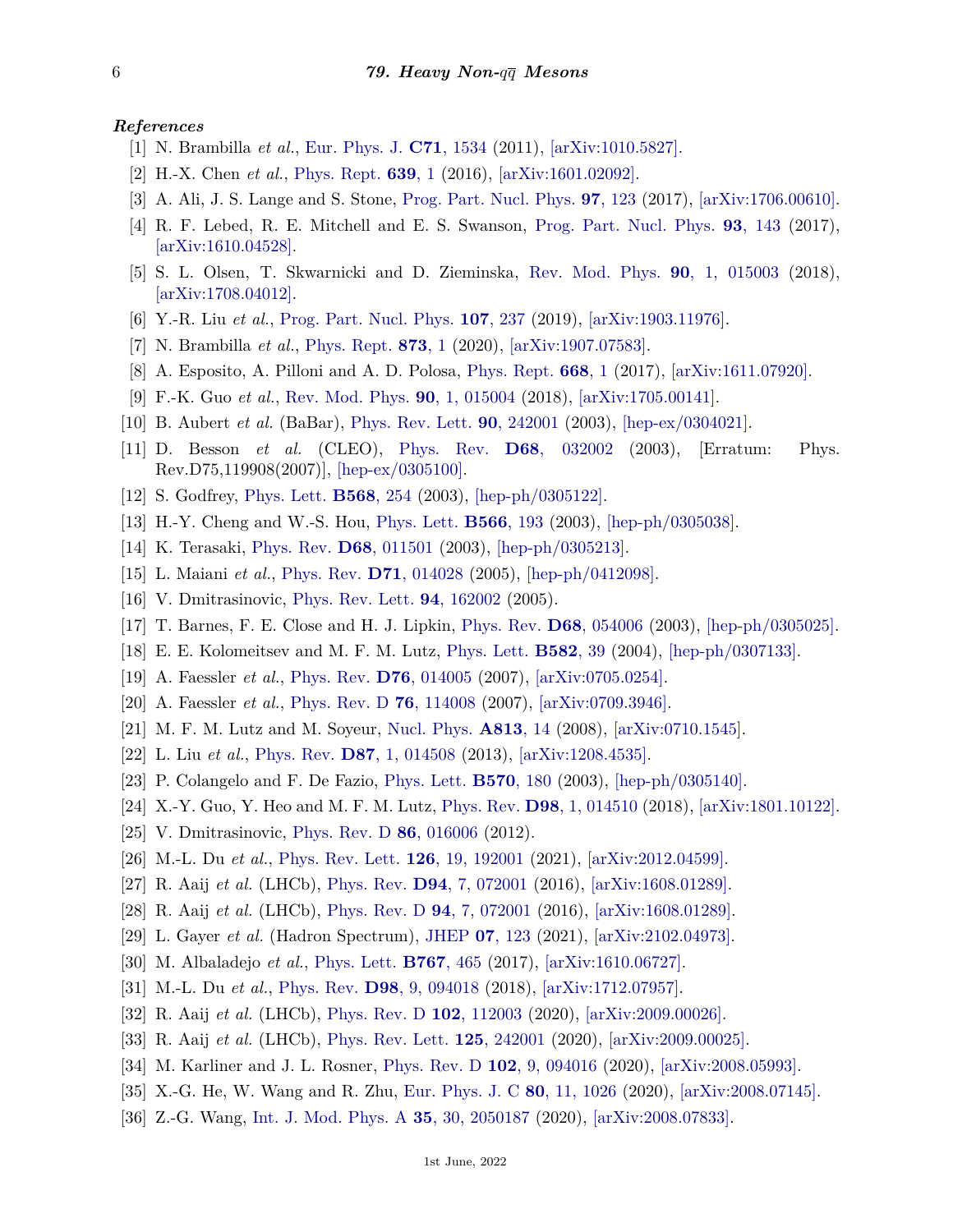- <span id="page-6-0"></span>[37] R. Molina and E. Oset, [Phys. Lett. B](http://doi.org/10.1016/j.physletb.2020.135870) **811**[, 135870](http://doi.org/10.1016/j.physletb.2020.135870) (2020), [\[arXiv:2008.11171\].](https://arxiv.org/abs/2008.11171)
- [38] Y. Huang *et al.*, [Eur. Phys. J. C](http://doi.org/10.1140/epjc/s10052-020-08516-4) **80**[, 10, 973](http://doi.org/10.1140/epjc/s10052-020-08516-4) (2020), [\[arXiv:2008.07959\].](https://arxiv.org/abs/2008.07959)
- <span id="page-6-1"></span>[39] M.-Z. Liu, J.-J. Xie and L.-S. Geng, [Phys. Rev. D](http://doi.org/10.1103/PhysRevD.102.091502) **102**[, 9, 091502](http://doi.org/10.1103/PhysRevD.102.091502) (2020), [\[arXiv:2008.07389\].](https://arxiv.org/abs/2008.07389)
- <span id="page-6-2"></span>[40] T. J. Burns and E. S. Swanson, [Phys. Lett. B](http://doi.org/10.1016/j.physletb.2020.136057) **813**[, 136057](http://doi.org/10.1016/j.physletb.2020.136057) (2021), [\[arXiv:2008.12838\].](https://arxiv.org/abs/2008.12838)
- <span id="page-6-3"></span>[41] X.-H. Liu *et al.*, [Eur. Phys. J. C](http://doi.org/10.1140/epjc/s10052-020-08762-6) **80**[, 12, 1178](http://doi.org/10.1140/epjc/s10052-020-08762-6) (2020), [\[arXiv:2008.07190\].](https://arxiv.org/abs/2008.07190)
- <span id="page-6-4"></span>[42] T. J. Burns and E. S. Swanson, [Phys. Rev. D](http://doi.org/10.1103/PhysRevD.103.014004) **103**[, 1, 014004](http://doi.org/10.1103/PhysRevD.103.014004) (2021), [\[arXiv:2009.05352\].](https://arxiv.org/abs/2009.05352)
- <span id="page-6-5"></span>[43] S. K. Choi *et al.* (Belle), [Phys. Rev. Lett.](http://doi.org/10.1103/PhysRevLett.91.262001) **91**[, 262001](http://doi.org/10.1103/PhysRevLett.91.262001) (2003), [\[hep-ex/0309032\].](https://arxiv.org/abs/hep-ex/0309032)
- <span id="page-6-6"></span>[44] B. Aubert *et al.* (BaBar), [Phys. Rev.](http://doi.org/10.1103/PhysRevD.71.071103) **D71**[, 071103](http://doi.org/10.1103/PhysRevD.71.071103) (2005), [\[hep-ex/0406022\].](https://arxiv.org/abs/hep-ex/0406022)
- <span id="page-6-7"></span>[45] R. Aaij *et al.* (LHCb), [Phys. Rev. Lett.](http://doi.org/10.1103/PhysRevLett.115.072001) **115**[, 072001](http://doi.org/10.1103/PhysRevLett.115.072001) (2015), [\[arXiv:1507.03414\].](https://arxiv.org/abs/1507.03414)
- <span id="page-6-8"></span>[46] R. Aaij *et al.* (LHCb), [Phys. Rev. Lett.](http://doi.org/10.1103/PhysRevLett.122.222001) **122**[, 22, 222001](http://doi.org/10.1103/PhysRevLett.122.222001) (2019), [\[arXiv:1904.03947\].](https://arxiv.org/abs/1904.03947)
- <span id="page-6-9"></span>[47] R. Aaij *et al.* (LHCb), [Phys. Rev. Lett.](http://doi.org/10.1103/PhysRevLett.110.222001) **110**[, 222001](http://doi.org/10.1103/PhysRevLett.110.222001) (2013), [\[arXiv:1302.6269\].](https://arxiv.org/abs/1302.6269)
- <span id="page-6-10"></span>[48] R. Aaij *et al.* (LHCb), [Phys. Rev.](http://doi.org/10.1103/PhysRevD.92.011102) **D92**[, 1, 011102](http://doi.org/10.1103/PhysRevD.92.011102) (2015), [\[arXiv:1504.06339\].](https://arxiv.org/abs/1504.06339)
- <span id="page-6-11"></span>[49] T. Barnes and S. Godfrey, [Phys. Rev.](http://doi.org/10.1103/PhysRevD.69.054008) **D69**[, 054008](http://doi.org/10.1103/PhysRevD.69.054008) (2004), [\[hep-ph/0311162\].](https://arxiv.org/abs/hep-ph/0311162)
- <span id="page-6-12"></span>[50] K. Abe *et al.* (Belle), [Phys. Rev. Lett.](http://doi.org/10.1103/PhysRevLett.98.082001) **98**[, 082001](http://doi.org/10.1103/PhysRevLett.98.082001) (2007), [\[hep-ex/0507019\].](https://arxiv.org/abs/hep-ex/0507019)
- <span id="page-6-13"></span>[51] S. Uehara *et al.* (Belle), [Phys. Rev. Lett.](http://doi.org/10.1103/PhysRevLett.96.082003) **96**[, 082003](http://doi.org/10.1103/PhysRevLett.96.082003) (2006), [\[hep-ex/0512035\].](https://arxiv.org/abs/hep-ex/0512035)
- <span id="page-6-14"></span>[52] R. Aaij *et al.* (LHCb), [Phys. Rev. D](http://doi.org/10.1103/PhysRevD.102.092005) **102**[, 9, 092005](http://doi.org/10.1103/PhysRevD.102.092005) (2020), [\[arXiv:2005.13419\].](https://arxiv.org/abs/2005.13419)
- <span id="page-6-15"></span>[53] R. Aaij *et al.* (LHCb), [JHEP](http://doi.org/10.1007/JHEP08(2020)123) **08**[, 123](http://doi.org/10.1007/JHEP08(2020)123) (2020), [\[arXiv:2005.13422\].](https://arxiv.org/abs/2005.13422)
- <span id="page-6-16"></span>[54] C. Hanhart *et al.*, [Phys. Rev. D](http://doi.org/10.1103/PhysRevD.76.034007) **76**[, 034007](http://doi.org/10.1103/PhysRevD.76.034007) (2007), [\[arXiv:0704.0605\].](https://arxiv.org/abs/0704.0605)
- <span id="page-6-17"></span>[55] G. Barucca *et al.* (PANDA), [Eur. Phys. J. A](http://doi.org/10.1140/epja/i2019-12718-2) **55**[, 3, 42](http://doi.org/10.1140/epja/i2019-12718-2) (2019), [\[arXiv:1812.05132\].](https://arxiv.org/abs/1812.05132)
- <span id="page-6-18"></span>[56] G. Barucca *et al.* (PANDA), [Eur. Phys. J. A](http://doi.org/10.1140/epja/s10050-021-00475-y) **57**[, 6, 184](http://doi.org/10.1140/epja/s10050-021-00475-y) (2021), [\[arXiv:2101.11877\].](https://arxiv.org/abs/2101.11877)
- <span id="page-6-19"></span>[57] F.-K. Guo, [Phys. Rev. Lett.](http://doi.org/10.1103/PhysRevLett.122.202002) **122**[, 20, 202002](http://doi.org/10.1103/PhysRevLett.122.202002) (2019), [\[arXiv:1902.11221\].](https://arxiv.org/abs/1902.11221)
- [58] E. Braaten, L.-P. He and K. Ingles, [Phys. Rev. D](http://doi.org/10.1103/PhysRevD.100.031501) **100**[, 3, 031501](http://doi.org/10.1103/PhysRevD.100.031501) (2019), [\[arXiv:1904.12915\].](https://arxiv.org/abs/1904.12915)
- <span id="page-6-20"></span>[59] S. Sakai, H.-J. Jing and F.-K. Guo, [Phys. Rev. D](http://doi.org/10.1103/PhysRevD.102.114041) **102**[, 11, 114041](http://doi.org/10.1103/PhysRevD.102.114041) (2020), [\[arXiv:2008.10829\].](https://arxiv.org/abs/2008.10829)
- <span id="page-6-21"></span>[60] N. A. Tornqvist, [Phys. Lett.](http://doi.org/10.1016/j.physletb.2004.03.077) **[B590](http://doi.org/10.1016/j.physletb.2004.03.077)**, 209 (2004), [\[hep-ph/0402237\].](https://arxiv.org/abs/hep-ph/0402237)
- <span id="page-6-22"></span>[61] E. S. Swanson, [Phys. Lett.](http://doi.org/10.1016/j.physletb.2004.03.033) **[B588](http://doi.org/10.1016/j.physletb.2004.03.033)**, 189 (2004), [\[hep-ph/0311229\].](https://arxiv.org/abs/hep-ph/0311229)
- <span id="page-6-23"></span>[62] D. Gamermann and E. Oset, [Phys. Rev.](http://doi.org/10.1103/PhysRevD.80.014003) **D80**[, 014003](http://doi.org/10.1103/PhysRevD.80.014003) (2009), [\[arXiv:0905.0402\].](https://arxiv.org/abs/0905.0402)
- <span id="page-6-24"></span>[63] Y.-b. Dong *et al.*, [Phys. Rev. D](http://doi.org/10.1103/PhysRevD.77.094013) **77**[, 094013](http://doi.org/10.1103/PhysRevD.77.094013) (2008), [\[arXiv:0802.3610\].](https://arxiv.org/abs/0802.3610)
- <span id="page-6-25"></span>[64] Y. Dong *et al.*, [Phys. Rev. D](http://doi.org/10.1103/PhysRevD.79.094013) **79**[, 094013](http://doi.org/10.1103/PhysRevD.79.094013) (2009), [\[arXiv:0903.5416\].](https://arxiv.org/abs/0903.5416)
- <span id="page-6-26"></span>[65] B. Aubert *et al.* (BaBar), [Phys. Rev.](http://doi.org/10.1103/PhysRevD.71.031501) **D71**[, 031501](http://doi.org/10.1103/PhysRevD.71.031501) (2005), [\[hep-ex/0412051\].](https://arxiv.org/abs/hep-ex/0412051)
- <span id="page-6-27"></span>[66] L. Maiani, A. D. Polosa and V. Riquer, [Phys. Lett.](http://doi.org/10.1016/j.physletb.2018.01.039) **[B778](http://doi.org/10.1016/j.physletb.2018.01.039)**, 247 (2018), [\[arXiv:1712.05296\].](https://arxiv.org/abs/1712.05296)
- <span id="page-6-28"></span>[67] L. Maiani, A. D. Polosa and V. Riquer, [Phys. Rev. D](http://doi.org/10.1103/PhysRevD.102.034017) **102**[, 3, 034017](http://doi.org/10.1103/PhysRevD.102.034017) (2020), [\[arXiv:2005.08764\].](https://arxiv.org/abs/2005.08764)
- <span id="page-6-29"></span>[68] C. Bignamini *et al.*, [Phys. Rev. Lett.](http://doi.org/10.1103/PhysRevLett.103.162001) **103**[, 162001](http://doi.org/10.1103/PhysRevLett.103.162001) (2009), [\[arXiv:0906.0882\].](https://arxiv.org/abs/0906.0882)
- <span id="page-6-30"></span>[69] A. Esposito *et al.*, [Eur. Phys. J. C](http://doi.org/10.1140/epjc/s10052-021-09425-w) **81**[, 669](http://doi.org/10.1140/epjc/s10052-021-09425-w) (2021), [\[arXiv:2006.15044\].](https://arxiv.org/abs/2006.15044)
- <span id="page-6-31"></span>[70] P. Artoisenet and E. Braaten, [Phys. Rev.](http://doi.org/10.1103/PhysRevD.81.114018) **D81**[, 114018](http://doi.org/10.1103/PhysRevD.81.114018) (2010), [\[arXiv:0911.2016\].](https://arxiv.org/abs/0911.2016)
- <span id="page-6-32"></span>[71] E. Braaten *et al.*, [Phys. Rev. D](http://doi.org/10.1103/PhysRevD.103.L071901) **103**[, 7, L071901](http://doi.org/10.1103/PhysRevD.103.L071901) (2021), [\[arXiv:2012.13499\].](https://arxiv.org/abs/2012.13499)
- <span id="page-6-33"></span>[72] F.-K. Guo *et al.*, [JHEP](http://doi.org/10.1007/JHEP05(2014)138) **05**[, 138](http://doi.org/10.1007/JHEP05(2014)138) (2014), [\[arXiv:1403.4032\].](https://arxiv.org/abs/1403.4032)
- <span id="page-6-34"></span>[73] M. Albaladejo *et al.*, [Chin. Phys.](http://doi.org/10.1088/1674-1137/41/12/121001) **C41**[, 12, 121001](http://doi.org/10.1088/1674-1137/41/12/121001) (2017), [\[arXiv:1709.09101\].](https://arxiv.org/abs/1709.09101)
- <span id="page-6-35"></span>[74] B. Aubert *et al.* (BaBar), [Phys. Rev. Lett.](http://doi.org/10.1103/PhysRevLett.95.142001) **95**[, 142001](http://doi.org/10.1103/PhysRevLett.95.142001) (2005), [\[hep-ex/0506081\].](https://arxiv.org/abs/hep-ex/0506081)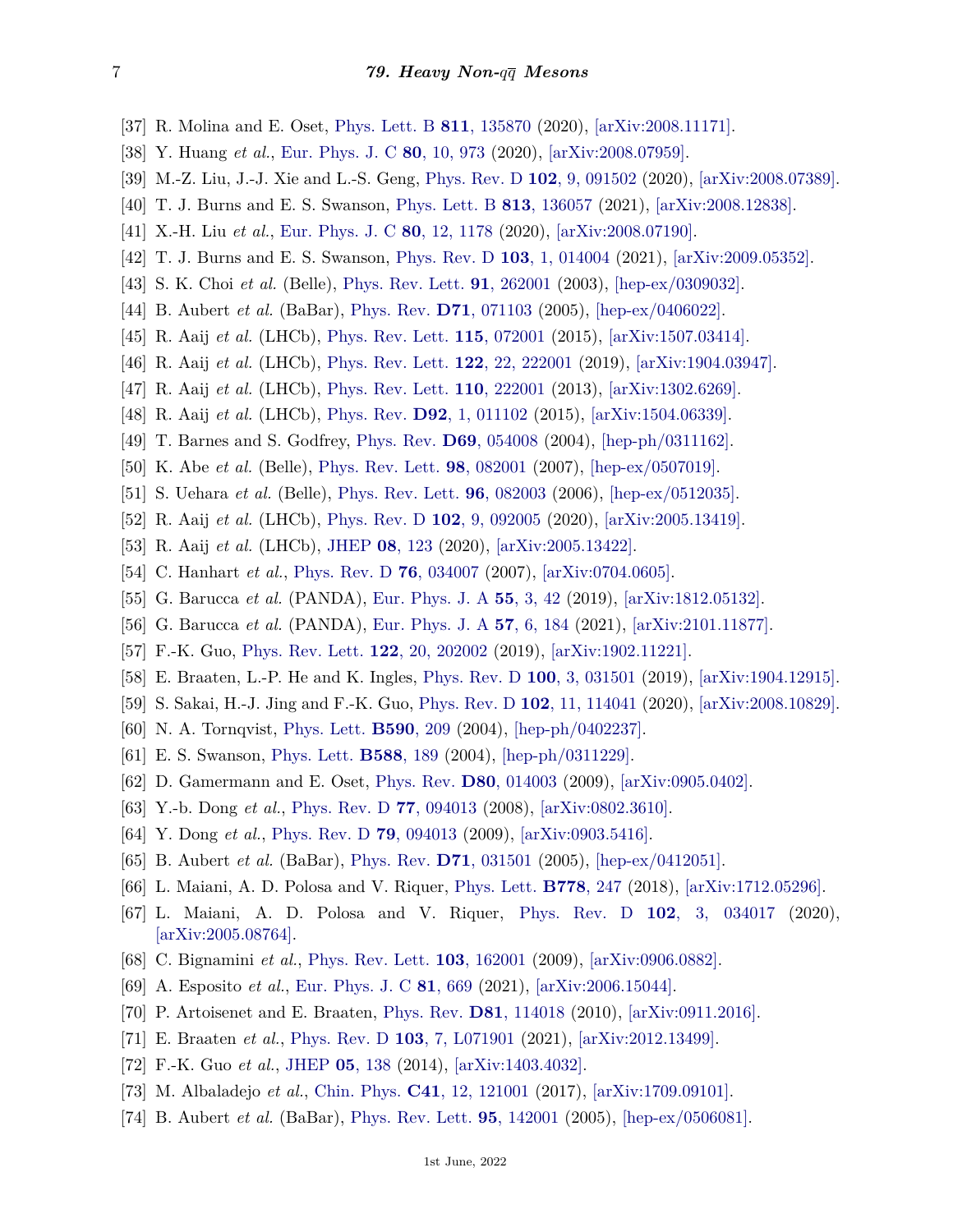- <span id="page-7-0"></span>[75] M. Ablikim *et al.* (BESIII), [Phys. Rev. Lett.](http://doi.org/10.1103/PhysRevLett.118.092001) **118**[, 9, 092001](http://doi.org/10.1103/PhysRevLett.118.092001) (2017), [\[arXiv:1611.01317\].](https://arxiv.org/abs/1611.01317)
- <span id="page-7-1"></span>[76] M. Cleven *et al.*, [Phys. Rev.](http://doi.org/10.1103/PhysRevD.90.074039) **D90**[, 7, 074039](http://doi.org/10.1103/PhysRevD.90.074039) (2014), [\[arXiv:1310.2190\].](https://arxiv.org/abs/1310.2190)
- <span id="page-7-2"></span>[77] C. Hanhart, [Int. J. Mod. Phys. Conf. Ser.](http://doi.org/10.1142/S2010194518600042) **46**[, 1860004](http://doi.org/10.1142/S2010194518600042) (2018), [\[arXiv:1712.01136\].](https://arxiv.org/abs/1712.01136)
- <span id="page-7-3"></span>[78] C. Hanhart and E. Klempt (2019), [\[arXiv:1906.11971\].](https://arxiv.org/abs/1906.11971)
- <span id="page-7-4"></span>[79] T. Barnes, S. Godfrey and E. S. Swanson, [Phys. Rev. D](http://doi.org/10.1103/PhysRevD.72.054026) **72**[, 054026](http://doi.org/10.1103/PhysRevD.72.054026) (2005), [\[hep-ph/0505002\].](https://arxiv.org/abs/hep-ph/0505002)
- <span id="page-7-5"></span>[80] L.-C. Gui *et al.*, [Phys. Rev. D](http://doi.org/10.1103/PhysRevD.98.016010) **98**[, 1, 016010](http://doi.org/10.1103/PhysRevD.98.016010) (2018), [\[arXiv:1801.08791\].](https://arxiv.org/abs/1801.08791)
- <span id="page-7-6"></span>[81] F. E. Close and P. R. Page, [Phys. Lett.](http://doi.org/10.1016/j.physletb.2005.09.016) **[B628](http://doi.org/10.1016/j.physletb.2005.09.016)**, 215 (2005), [\[hep-ph/0507199\].](https://arxiv.org/abs/hep-ph/0507199)
- <span id="page-7-7"></span>[82] M. Berwein *et al.*, [Phys. Rev.](http://doi.org/10.1103/PhysRevD.92.114019) **D92**[, 11, 114019](http://doi.org/10.1103/PhysRevD.92.114019) (2015), [\[arXiv:1510.04299\].](https://arxiv.org/abs/1510.04299)
- <span id="page-7-8"></span>[83] E. Kou and O. Pene, [Phys. Lett.](http://doi.org/10.1016/j.physletb.2005.09.013) **[B631](http://doi.org/10.1016/j.physletb.2005.09.013)**, 164 (2005), [\[hep-ph/0507119\].](https://arxiv.org/abs/hep-ph/0507119)
- <span id="page-7-9"></span>[84] Yu. S. Kalashnikova and A. V. Nefediev, [Phys. Rev.](http://doi.org/10.1103/PhysRevD.77.054025) **D77**[, 054025](http://doi.org/10.1103/PhysRevD.77.054025) (2008), [\[arXiv:0801.2036\].](https://arxiv.org/abs/0801.2036)
- <span id="page-7-10"></span>[85] M. Ablikim *et al.* (BESIII), [Phys. Rev. Lett.](http://doi.org/10.1103/PhysRevLett.111.242001) **111**[, 24, 242001](http://doi.org/10.1103/PhysRevLett.111.242001) (2013), [\[arXiv:1309.1896\].](https://arxiv.org/abs/1309.1896)
- <span id="page-7-11"></span>[86] M. B. Voloshin, [Prog. Part. Nucl. Phys.](http://doi.org/10.1016/j.ppnp.2008.02.001) **61**[, 455](http://doi.org/10.1016/j.ppnp.2008.02.001) (2008), [\[arXiv:0711.4556\].](https://arxiv.org/abs/0711.4556)
- <span id="page-7-12"></span>[87] X. Li and M. B. Voloshin, [Mod. Phys. Lett.](http://doi.org/10.1142/S0217732314500606) **A29**[, 12, 1450060](http://doi.org/10.1142/S0217732314500606) (2014), [\[arXiv:1309.1681\].](https://arxiv.org/abs/1309.1681)
- <span id="page-7-13"></span>[88] Q. Wang, C. Hanhart and Q. Zhao, [Phys. Rev. Lett.](http://doi.org/10.1103/PhysRevLett.111.132003) **111**[, 13, 132003](http://doi.org/10.1103/PhysRevLett.111.132003) (2013), [\[arXiv:1303.6355\].](https://arxiv.org/abs/1303.6355)
- <span id="page-7-14"></span>[89] Y. Dong *et al.*, [Phys. Rev. D](http://doi.org/10.1103/PhysRevD.89.034018) **89**[, 3, 034018](http://doi.org/10.1103/PhysRevD.89.034018) (2014), [\[arXiv:1310.4373\].](https://arxiv.org/abs/1310.4373)
- <span id="page-7-16"></span><span id="page-7-15"></span>[90] F.-K. Guo *et al.*, [Phys. Lett.](http://doi.org/10.1016/j.physletb.2013.06.053) **[B725](http://doi.org/10.1016/j.physletb.2013.06.053)**, 127 (2013), [\[arXiv:1306.3096\].](https://arxiv.org/abs/1306.3096)
- [91] M. Ablikim *et al.* (BESIII), [Phys. Rev. Lett.](http://doi.org/10.1103/PhysRevLett.112.092001) **112**[, 9, 092001](http://doi.org/10.1103/PhysRevLett.112.092001) (2014), [\[arXiv:1310.4101\].](https://arxiv.org/abs/1310.4101)
- <span id="page-7-18"></span><span id="page-7-17"></span>[92] Y. Dong *et al.*, [Phys. Rev. D](http://doi.org/10.1103/PhysRevD.90.074032) **90**[, 7, 074032](http://doi.org/10.1103/PhysRevD.90.074032) (2014), [\[arXiv:1404.6161\].](https://arxiv.org/abs/1404.6161)
- [93] Q. Wang *et al.*, [Phys. Rev.](http://doi.org/10.1103/PhysRevD.89.034001) **D89**[, 3, 034001](http://doi.org/10.1103/PhysRevD.89.034001) (2014), [\[arXiv:1309.4303\].](https://arxiv.org/abs/1309.4303)
- <span id="page-7-19"></span>[94] V. Baru *et al.*, [Phys. Rev.](http://doi.org/10.1103/PhysRevD.91.034002) **D91**[, 3, 034002](http://doi.org/10.1103/PhysRevD.91.034002) (2015), [\[arXiv:1501.02924\].](https://arxiv.org/abs/1501.02924)
- <span id="page-7-20"></span>[95] A. Ali *et al.*, [Eur. Phys. J.](http://doi.org/10.1140/epjc/s10052-017-5501-6) **C78**[, 1, 29](http://doi.org/10.1140/epjc/s10052-017-5501-6) (2018), [\[arXiv:1708.04650\].](https://arxiv.org/abs/1708.04650)
- <span id="page-7-21"></span>[96] L. Maiani *et al.*, [Phys. Rev.](http://doi.org/10.1103/PhysRevD.89.114010) **D89**[, 114010](http://doi.org/10.1103/PhysRevD.89.114010) (2014), [\[arXiv:1405.1551\].](https://arxiv.org/abs/1405.1551)
- <span id="page-7-22"></span>[97] K. Chilikin *et al.* (Belle), [Phys. Rev.](http://doi.org/10.1103/PhysRevD.88.074026) **D88**[, 7, 074026](http://doi.org/10.1103/PhysRevD.88.074026) (2013), [\[arXiv:1306.4894\].](https://arxiv.org/abs/1306.4894)
- <span id="page-7-23"></span>[98] R. Aaij *et al.* (LHCb), [Phys. Rev. Lett.](http://doi.org/10.1103/PhysRevLett.112.222002) **112**[, 22, 222002](http://doi.org/10.1103/PhysRevLett.112.222002) (2014), [\[arXiv:1404.1903\].](https://arxiv.org/abs/1404.1903)
- <span id="page-7-24"></span>[99] L. Maiani, A. D. Polosa and V. Riquer, [Symmetry](http://doi.org/10.3390/sym13050751) **13**[, 5, 751](http://doi.org/10.3390/sym13050751) (2021), [\[arXiv:2103.14356\].](https://arxiv.org/abs/2103.14356)
- <span id="page-7-25"></span>[100] Y.-H. Chen *et al.*, [Phys. Rev.](http://doi.org/10.1103/PhysRevD.99.074016) **D99**[, 7, 074016](http://doi.org/10.1103/PhysRevD.99.074016) (2019), [\[arXiv:1902.10957\].](https://arxiv.org/abs/1902.10957)
- <span id="page-7-26"></span>[101] G. Cotugno *et al.*, [Phys. Rev. Lett.](http://doi.org/10.1103/PhysRevLett.104.132005) **104**[, 132005](http://doi.org/10.1103/PhysRevLett.104.132005) (2010), [\[arXiv:0911.2178\].](https://arxiv.org/abs/0911.2178)
- [102] F.-K. Guo *et al.*, [Phys. Rev.](http://doi.org/10.1103/PhysRevD.82.094008) **D82**[, 094008](http://doi.org/10.1103/PhysRevD.82.094008) (2010), [\[arXiv:1005.2055\].](https://arxiv.org/abs/1005.2055)
- <span id="page-7-27"></span>[103] L.-Y. Dai, J. Haidenbauer and U. G. Meissner, [Phys. Rev.](http://doi.org/10.1103/PhysRevD.96.116001) **D96**[, 11, 116001](http://doi.org/10.1103/PhysRevD.96.116001) (2017), [\[arXiv:1710.03142\].](https://arxiv.org/abs/1710.03142)
- <span id="page-7-28"></span>[104] J. He *et al.*, [Eur. Phys. J. C](http://doi.org/10.1140/epjc/s10052-020-7820-2) **80**[, 3, 246](http://doi.org/10.1140/epjc/s10052-020-7820-2) (2020), [\[arXiv:1912.08420\].](https://arxiv.org/abs/1912.08420)
- <span id="page-7-29"></span>[105] F.-L. Wang and X. Liu, [Phys. Rev. D](http://doi.org/10.1103/PhysRevD.102.094006) **102**[, 9, 094006](http://doi.org/10.1103/PhysRevD.102.094006) (2020), [\[arXiv:2008.13484\].](https://arxiv.org/abs/2008.13484)
- <span id="page-7-30"></span>[106] H.-W. Ke, X.-H. Liu and X.-Q. Li, [Chin. Phys. C](http://doi.org/10.1088/1674-1137/44/9/093104) **44**[, 9, 093104](http://doi.org/10.1088/1674-1137/44/9/093104) (2020), [\[arXiv:2004.03167\].](https://arxiv.org/abs/2004.03167)
- <span id="page-7-31"></span>[107] J.-R. Zhang, [Phys. Rev. D](http://doi.org/10.1103/PhysRevD.102.054006) **102**[, 5, 054006](http://doi.org/10.1103/PhysRevD.102.054006) (2020), [\[arXiv:2004.10985\].](https://arxiv.org/abs/2004.10985)
- <span id="page-7-32"></span>[108] F.-K. Guo, C. Hanhart and U.-G. Meissner, [Phys. Lett. B](http://doi.org/10.1016/j.physletb.2008.05.057) **[665](http://doi.org/10.1016/j.physletb.2008.05.057)**, 26 (2008), [\[arXiv:0803.1392\].](https://arxiv.org/abs/0803.1392)
- <span id="page-7-33"></span>[109] F.-K. Guo, C. Hanhart and U.-G. Meissner, [Phys. Rev. Lett.](http://doi.org/10.1103/PhysRevLett.102.242004) **102**[, 242004](http://doi.org/10.1103/PhysRevLett.102.242004) (2009), [\[arXiv:0904.3338\].](https://arxiv.org/abs/0904.3338)
- <span id="page-7-34"></span>[110] M. Ablikim *et al.* (BESIII), [Phys. Rev. Lett.](http://doi.org/10.1103/PhysRevLett.110.252001) **110**[, 252001](http://doi.org/10.1103/PhysRevLett.110.252001) (2013), [\[arXiv:1303.5949\].](https://arxiv.org/abs/1303.5949)
- <span id="page-7-35"></span>[111] M. Ablikim *et al.* (BESIII), [Phys. Rev. Lett.](http://doi.org/10.1103/PhysRevLett.112.022001) **112**[, 2, 022001](http://doi.org/10.1103/PhysRevLett.112.022001) (2014), [\[arXiv:1310.1163\].](https://arxiv.org/abs/1310.1163)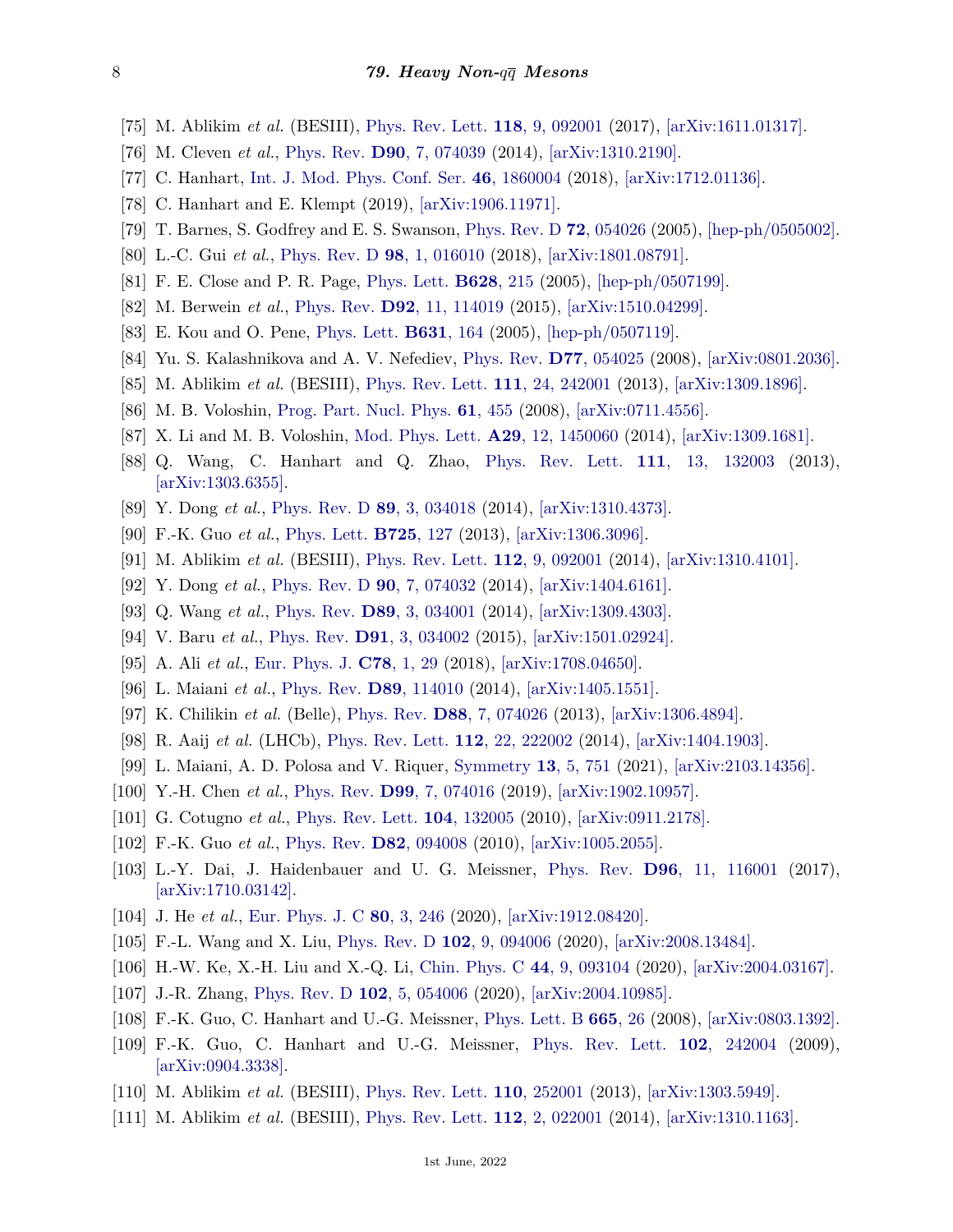- <span id="page-8-0"></span>[112] P. Krokovny *et al.* (Belle), [Phys. Rev.](http://doi.org/10.1103/PhysRevD.88.052016) **D88**[, 5, 052016](http://doi.org/10.1103/PhysRevD.88.052016) (2013), [\[arXiv:1308.2646\].](https://arxiv.org/abs/1308.2646)
- <span id="page-8-1"></span>[113] A. Bondar *et al.* (Belle), [Phys. Rev. Lett.](http://doi.org/10.1103/PhysRevLett.108.122001) **108**[, 122001](http://doi.org/10.1103/PhysRevLett.108.122001) (2012), [\[arXiv:1110.2251\].](https://arxiv.org/abs/1110.2251)
- <span id="page-8-2"></span>[114] A. Garmash *et al.* (Belle), [Phys. Rev. Lett.](http://doi.org/10.1103/PhysRevLett.116.212001) **116**[, 21, 212001](http://doi.org/10.1103/PhysRevLett.116.212001) (2016), [\[arXiv:1512.07419\].](https://arxiv.org/abs/1512.07419)
- <span id="page-8-3"></span>[115] A. E. Bondar *et al.*, [Phys. Rev.](http://doi.org/10.1103/PhysRevD.84.054010) **D84**[, 054010](http://doi.org/10.1103/PhysRevD.84.054010) (2011), [\[arXiv:1105.4473\].](https://arxiv.org/abs/1105.4473)
- <span id="page-8-4"></span>[116] Z.-M. Ding, H.-Y. Jiang and J. He, [Eur. Phys. J. C](http://doi.org/10.1140/epjc/s10052-020-08754-6) **80**[, 12, 1179](http://doi.org/10.1140/epjc/s10052-020-08754-6) (2020), [\[arXiv:2011.04980\].](https://arxiv.org/abs/2011.04980)
- <span id="page-8-5"></span>[117] Y. Dong *et al.*, [Phys. Rev. D](http://doi.org/10.1103/PhysRevD.88.014030) **88**[, 1, 014030](http://doi.org/10.1103/PhysRevD.88.014030) (2013), [\[arXiv:1306.0824\].](https://arxiv.org/abs/1306.0824)
- [118] F. Goerke *et al.*, [Phys. Rev. D](http://doi.org/10.1103/PhysRevD.94.094017) **94**[, 9, 094017](http://doi.org/10.1103/PhysRevD.94.094017) (2016), [\[arXiv:1608.04656\].](https://arxiv.org/abs/1608.04656)
- <span id="page-8-6"></span>[119] F. Goerke *et al.*, [Phys. Rev. D](http://doi.org/10.1103/PhysRevD.96.054028) **96**[, 5, 054028](http://doi.org/10.1103/PhysRevD.96.054028) (2017), [\[arXiv:1707.00539\].](https://arxiv.org/abs/1707.00539)
- <span id="page-8-7"></span>[120] A. Ali *et al.*, [Phys. Rev.](http://doi.org/10.1103/PhysRevD.91.017502) **D91**[, 1, 017502](http://doi.org/10.1103/PhysRevD.91.017502) (2015), [\[arXiv:1412.2049\].](https://arxiv.org/abs/1412.2049)
- <span id="page-8-8"></span>[121] M. B. Voloshin, [Phys. Rev.](http://doi.org/10.1103/PhysRevD.84.031502) **D84**[, 031502](http://doi.org/10.1103/PhysRevD.84.031502) (2011), [\[arXiv:1105.5829\].](https://arxiv.org/abs/1105.5829)
- [122] T. Mehen and J. W. Powell, [Phys. Rev.](http://doi.org/10.1103/PhysRevD.84.114013) **D84**[, 114013](http://doi.org/10.1103/PhysRevD.84.114013) (2011), [\[arXiv:1109.3479\].](https://arxiv.org/abs/1109.3479)
- <span id="page-8-9"></span>[123] V. Baru *et al.*, [JHEP](http://doi.org/10.1007/JHEP06(2017)158) **06**[, 158](http://doi.org/10.1007/JHEP06(2017)158) (2017), [\[arXiv:1704.07332\].](https://arxiv.org/abs/1704.07332)
- <span id="page-8-10"></span>[124] V. Baru *et al.*, [Phys. Rev.](http://doi.org/10.1103/PhysRevD.99.094013) **D99**[, 9, 094013](http://doi.org/10.1103/PhysRevD.99.094013) (2019), [\[arXiv:1901.10319\].](https://arxiv.org/abs/1901.10319)
- <span id="page-8-11"></span>[125] T. Branz, T. Gutsche and V. E. Lyubovitskij, [Phys. Rev.](http://doi.org/10.1103/PhysRevD.82.054025) **D82**[, 054025](http://doi.org/10.1103/PhysRevD.82.054025) (2010), [\[arXiv:1005.3168\].](https://arxiv.org/abs/1005.3168)
- <span id="page-8-12"></span>[126] P. Pakhlov, [Phys. Lett.](http://doi.org/10.1016/j.physletb.2011.06.079) **[B702](http://doi.org/10.1016/j.physletb.2011.06.079)**, 139 (2011), [\[arXiv:1105.2945\].](https://arxiv.org/abs/1105.2945)
- <span id="page-8-13"></span>[127] P. Pakhlov and T. Uglov, [Phys. Lett.](http://doi.org/10.1016/j.physletb.2015.06.074) **[B748](http://doi.org/10.1016/j.physletb.2015.06.074)**, 183 (2015), [\[arXiv:1408.5295\].](https://arxiv.org/abs/1408.5295)
- <span id="page-8-14"></span>[128] S. X. Nakamura and K. Tsushima, [Phys. Rev.](http://doi.org/10.1103/PhysRevD.100.051502) **D100**[, 5, 051502](http://doi.org/10.1103/PhysRevD.100.051502) (2019), [\[arXiv:1901.07385\].](https://arxiv.org/abs/1901.07385)
- <span id="page-8-15"></span>[129] J.-Z. Wang *et al.*, [Eur. Phys. J. C](http://doi.org/10.1140/epjc/s10052-020-08621-4) **80**[, 11, 1040](http://doi.org/10.1140/epjc/s10052-020-08621-4) (2020), [\[arXiv:2007.02263\].](https://arxiv.org/abs/2007.02263)
- <span id="page-8-16"></span>[130] M. Ablikim *et al.* (BESIII), [Phys. Rev. Lett.](http://doi.org/10.1103/PhysRevLett.126.102001) **126**[, 10, 102001](http://doi.org/10.1103/PhysRevLett.126.102001) (2021), [\[arXiv:2011.07855\].](https://arxiv.org/abs/2011.07855)
- <span id="page-8-17"></span>[131] S. H. Lee, M. Nielsen and U. Wiedner, [J. Korean Phys. Soc.](http://doi.org/10.3938/jkps.55.424) **55**[, 424](http://doi.org/10.3938/jkps.55.424) (2009), [\[arXiv:0803.1168\].](https://arxiv.org/abs/0803.1168)
- <span id="page-8-18"></span>[132] J. M. Dias, X. Liu and M. Nielsen, [Phys. Rev. D](http://doi.org/10.1103/PhysRevD.88.096014) **88**[, 9, 096014](http://doi.org/10.1103/PhysRevD.88.096014) (2013), [\[arXiv:1307.7100\].](https://arxiv.org/abs/1307.7100)
- <span id="page-8-19"></span>[133] D. Ebert, R. N. Faustov and V. O. Galkin, [Eur. Phys. J. C](http://doi.org/10.1140/epjc/s10052-008-0754-8) **58**[, 399](http://doi.org/10.1140/epjc/s10052-008-0754-8) (2008), [\[arXiv:0808.3912\].](https://arxiv.org/abs/0808.3912)
- <span id="page-8-20"></span>[134] J. Ferretti and E. Santopinto, [JHEP](http://doi.org/10.1007/JHEP04(2020)119) **04**[, 119](http://doi.org/10.1007/JHEP04(2020)119) (2020), [\[arXiv:2001.01067\].](https://arxiv.org/abs/2001.01067)
- <span id="page-8-21"></span>[135] M. B. Voloshin, [Phys. Lett. B](http://doi.org/10.1016/j.physletb.2019.135022) **798**[, 135022](http://doi.org/10.1016/j.physletb.2019.135022) (2019), [\[arXiv:1901.01936\].](https://arxiv.org/abs/1901.01936)
- <span id="page-8-22"></span>[136] D.-Y. Chen, X. Liu and T. Matsuki, [Phys. Rev. Lett.](http://doi.org/10.1103/PhysRevLett.110.232001) **110**[, 23, 232001](http://doi.org/10.1103/PhysRevLett.110.232001) (2013), [\[arXiv:1303.6842\].](https://arxiv.org/abs/1303.6842)
- <span id="page-8-23"></span>[137] L. Meng, B. Wang and S.-L. Zhu, [Phys. Rev. D](http://doi.org/10.1103/PhysRevD.102.111502) **102**[, 11, 111502](http://doi.org/10.1103/PhysRevD.102.111502) (2020), [\[arXiv:2011.08656\].](https://arxiv.org/abs/2011.08656)
- <span id="page-8-24"></span>[138] P. G. Ortega, D. R. Entem and F. Fernandez, [Phys. Lett. B](http://doi.org/10.1016/j.physletb.2021.136382) **818**[, 136382](http://doi.org/10.1016/j.physletb.2021.136382) (2021), [\[arXiv:2103.07871\].](https://arxiv.org/abs/2103.07871)
- <span id="page-8-25"></span>[139] Z. Yang *et al.*, [Phys. Rev. D](http://doi.org/10.1103/PhysRevD.103.074029) **103**[, 7, 074029](http://doi.org/10.1103/PhysRevD.103.074029) (2021), [\[arXiv:2011.08725\].](https://arxiv.org/abs/2011.08725)
- <span id="page-8-26"></span>[140] B. Wang, L. Meng and S.-L. Zhu, [Phys. Rev. D](http://doi.org/10.1103/PhysRevD.103.L021501) **103**[, 2, L021501](http://doi.org/10.1103/PhysRevD.103.L021501) (2021), [\[arXiv:2011.10922\].](https://arxiv.org/abs/2011.10922)
- <span id="page-8-27"></span>[141] R. Aaij *et al.* (LHCb), [Phys. Rev. Lett.](http://doi.org/10.1103/PhysRevLett.127.082001) **127**[, 8, 082001](http://doi.org/10.1103/PhysRevLett.127.082001) (2021), [\[arXiv:2103.01803\].](https://arxiv.org/abs/2103.01803)
- <span id="page-8-28"></span>[142] R. M. Albuquerque, S. Narison and D. Rabetiarivony, [Phys. Rev. D](http://doi.org/10.1103/PhysRevD.103.074015) **103**[, 7, 074015](http://doi.org/10.1103/PhysRevD.103.074015) (2021), [\[arXiv:2101.07281\].](https://arxiv.org/abs/2101.07281)
- <span id="page-8-29"></span>[143] Z.-H. Guo and J. A. Oller, [Phys. Rev. D](http://doi.org/10.1103/PhysRevD.103.054021) **103**[, 5, 054021](http://doi.org/10.1103/PhysRevD.103.054021) (2021), [\[arXiv:2012.11904\].](https://arxiv.org/abs/2012.11904)
- <span id="page-8-30"></span>[144] N. Ikeno, R. Molina and E. Oset, [Phys. Lett. B](http://doi.org/10.1016/j.physletb.2021.136120) **814**[, 136120](http://doi.org/10.1016/j.physletb.2021.136120) (2021), [\[arXiv:2011.13425\].](https://arxiv.org/abs/2011.13425)
- <span id="page-8-31"></span>[145] M. Cleven *et al.*, [Phys. Rev.](http://doi.org/10.1103/PhysRevD.92.014005) **D92**[, 1, 014005](http://doi.org/10.1103/PhysRevD.92.014005) (2015), [\[arXiv:1505.01771\].](https://arxiv.org/abs/1505.01771)
- <span id="page-8-32"></span>[146] R. Aaij *et al.* (LHCb) (2021), [\[arXiv:2109.01038\].](https://arxiv.org/abs/2109.01038)
- <span id="page-8-33"></span>[147] R. Aaij *et al.* (LHCb), [Sci. Bull.](http://doi.org/10.1016/j.scib.2020.08.032) **65**[, 23, 1983](http://doi.org/10.1016/j.scib.2020.08.032) (2020), [\[arXiv:2006.16957\].](https://arxiv.org/abs/2006.16957)